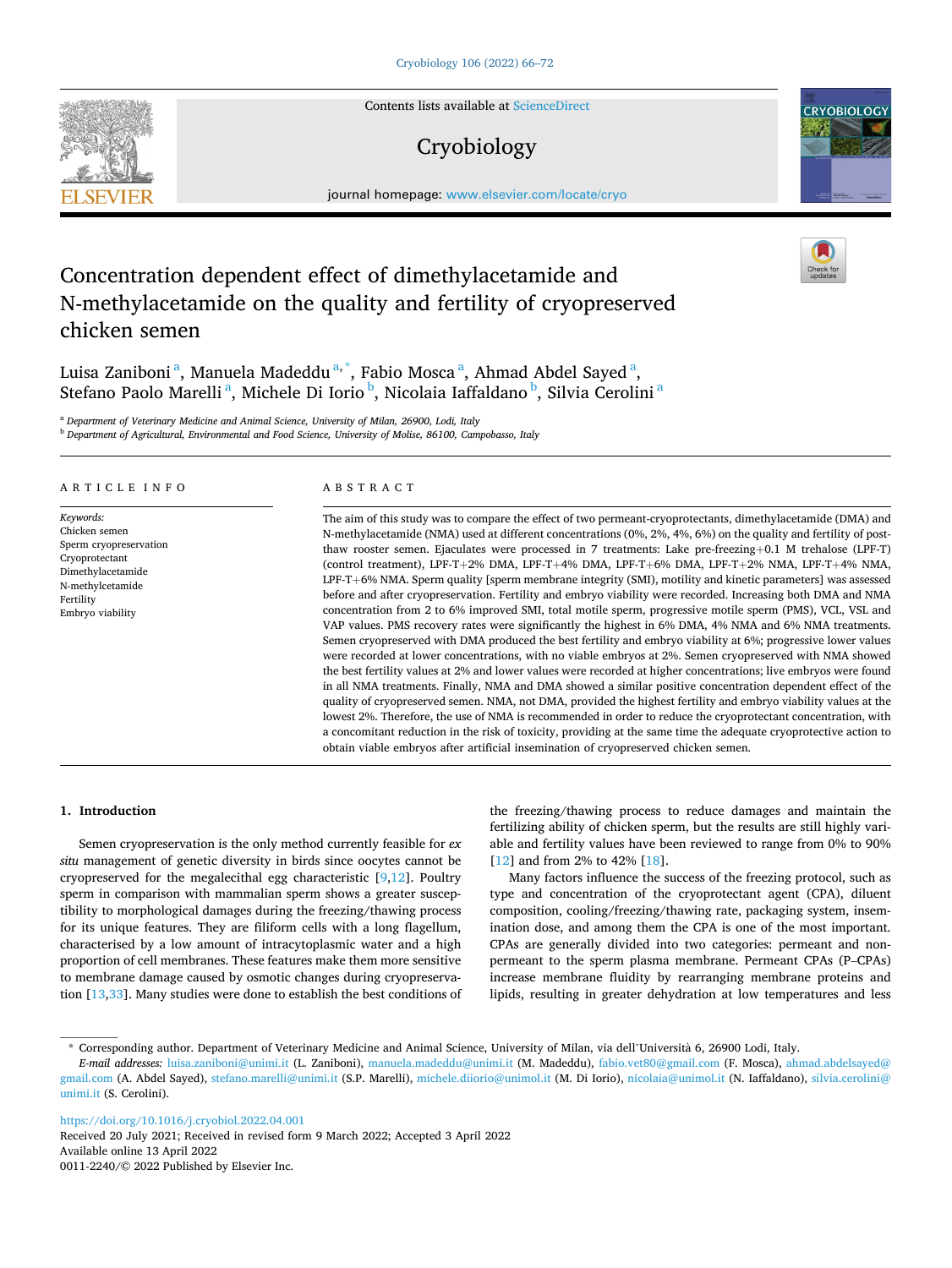intracellular ice formation [[28\]](#page-6-0). Non-permeant CPAs (N–CPAs) are low molecular weight, non-toxic and hydrophilic molecules (i.e. sugars, proteins, amino acids) able to stabilize the concentration of solutes inside the cell under osmotic stress [[19\]](#page-6-0), to lower the freezing temperature of the medium and reduce the extracellular ice formation [[4](#page-5-0)].

Dimethylacetamide (DMA) and glycerol (GLY) are considered the most suitable P–CPAs in chicken sperm cryopreservation [\[10](#page-5-0)[,59](#page-6-0)]. GLY is probably the least toxic and most effective P-CPA [\[12](#page-5-0)[,17](#page-6-0),[57\]](#page-6-0) for chicken sperm, but it must be removed prior to artificial insemination (AI) for its contraceptive action [\[31](#page-6-0)]. DMA has the advantage to have no contraceptive action, then the damage occurring during CPA removal is avoided [[17,59\]](#page-6-0), but has also the disadvantage to have toxic effect on sperm when used at high concentration [\[7\]](#page-5-0) and if exposure time increases [\[61](#page-6-0)]. However, DMA can be considered a good alternative to GLY for chicken semen because its toxicity was reported to be less harmful than the mechanical damage caused by GLY removal [\[3\]](#page-5-0). According the usefull approach used in mammalian semen to combine P–CPAs and N–CPAs to decrease toxicity and then reduce cell damage, while maintaining the total cryoprotective effect  $[1,4,27,55]$  $[1,4,27,55]$  $[1,4,27,55]$  $[1,4,27,55]$  $[1,4,27,55]$  $[1,4,27,55]$ , the combined effect of DMA with sugars has been studied in avian semen. Comparing trehalose and sucrose, only trehalose was able to play a synergic action in combination with DMA on kinetic parameters of frozen/thawed chicken semen [\[38](#page-6-0)] and a similar positive effect of motility was also found in frozen/thawed turkey semen [[8](#page-5-0)]. The presence of 0.1 M trehalose allowed to reduce the presence of DMA from 6% to 3% without any negative effect of the proportion of viable and motile sperm recovered after cryopreservation, whereas the only presence of trehalose was associated with a great loss in viable and motile sperm [[39\]](#page-6-0). In contrast, the addition of trehalose with DMA played a detrimental effect on sperm viability in cryopreserved chicken semen and no effect in Barbary partridge semen; the same CPAs combination did not affect the sperm ATP concentration of cryopreserved semen in both species [\[34](#page-6-0)].

N-Methylacetamide (NMA) is the P-CPA most recently tested for cryopreservation of chicken semen providing very successful results, corresponding to 89-77% fertility and 90% hatchability, in the Yakido rare breed [\[50](#page-6-0)]. NMA appears to provide cryoprotective activity similar to that of the cryoprotectant dimethylsulfoxide, but at lower concentrations, reducing cell damage and cytotoxicity [[43\]](#page-6-0). Different concentrations of NMA, from 1% to 12%, has been compared for the cryopreservation of chicken semen and the highest concentration was required to obtain the highest fertility; however, very variable fertility values have been reported, being 57% [[32\]](#page-6-0) and 5% [[45\]](#page-6-0). In contrast, fertility after AI of cryopreserved chicken semen was improved from 20 to 32% decreasing the NMA concentration from 11 to 9% [[29\]](#page-6-0). A further reduction of NMA concentration from 9% to 6% played a positive effect of the quality of chicken sperm recovered in combination with cold thawing rate [\[41](#page-6-0)].

The cryoprotective action of DMA on sperm viability, motility and few kinetic parameters was reported to be higher compared to NMA in chicken sperm [[37,40\]](#page-6-0). Despite the different cryoprotective action on sperm integrity, chicken semen cryopreserved in presence of DMA and NMA provided very similar fertility results, whereas viable embryos were found only in presence of NMA [\[40](#page-6-0)].

The present study was aimed to compare the effect of the P–CPAs, DMA and NMA, used in different concentrations, from 0% to 6%, on both *in vitro* quality and *in vivo* fertility of chicken semen after freezing/ thawing processing.

### **2. Materials and methods**

# *2.1. Bird management*

Egg laying line male breeders (Novogen Brown)  $(n = 30)$  were housed at 20 weeks of age in individual cages and kept at 20 ◦C and 14L:10D photoperiod, at the Poultry Unit, Animal Production Centre,

University of Milan (Lodi, Italy). Birds were given *ad libitum* access to a standard commercial chicken breeder diet (2800 kcal ME/kg, 15% crude protein) and drinking water. Bird handling was in accordance with the principles presented in Guidelines for the Care and Use of Agricultural Animals in Research and Teaching [\[22](#page-6-0)]. The Animal Welfare Committee of the University of Milan evaluated and approved the experimental protocol and bird management (OPBA\_134\_2017).

# *2.2. Semen collection, cryopreservation and thawing*

After few weeks of acclimatization, birds were trained to semen collection and then routinely collected twice a week. Semen was collected according to the technique initially described by Burrows and Quinn [\[14](#page-6-0)]. Each day of collection, ejaculates were collected into graduated tubes, volume recorded and then pooled into semen samples to reduce the effect of the bird. Sperm concentration was measured in pooled semen using a calibrated photometer (Accucell Photometer, IMV Technologies, L'Aigle, France) at a wavelength of 535 nm. Pooled semen samples were diluted to 1.5  $\times$  10<sup>9</sup> sperm/mL in modified Lake pre-freezing extender including 0.1 M trehalose (LPF-T) [[38\]](#page-6-0), cooled at 5 ◦C for 20 min and transferred to the laboratory for quality assessment and freezing processing. Quality assessment included sperm membrane integrity (SMI), motility and kinetic parameters. SMI was measured using *dual fluorescent staining technique*, SYBR-14/propidium iodide (LIVE/DEAD Sperm Viability Kit, Molecular Probes®, Invitrogen, Carlsbad, CA), as described by Rosato and Iaffaldano [[47\]](#page-6-0) with minor modifications. In brief, the incubations were conducted at room tem-perature and Lake's diluent [\[30](#page-6-0)] was used. Sperm cells ( $n = 200$ ) were assessed in duplicate aliquots for every sample using a Zeiss (Axioskop 40-AxioCamICc 1) microscope and FITC filter fluorescence at 100x total magnification. Sperm motility and kinetic parameters were assayed using a computer-aided sperm analysis system coupled to a phase contrast microscope (Nikon Eclipse model 50i; negative contrast) employing the Sperm Class Analyzer (SCA) software (version 4.0, Microptic S.L., Barcelona, Spain). Fresh pooled semen samples were further diluted in refrigerated 0.9% NaCl to a concentration of  $100 \times 10^6$ sperm/mL and incubated for 20 min at room temperature. Then, 10 μL semen were placed on a Makler counting chamber (Sefi Medical Instruments, Haifa, Israel) and evaluated under the microscope at room temperature. The following motion variables were recorded: total motile sperm (TMS, %), progressive motile sperm (PMS, %), curvilinear velocity [VCL, (μm/s)], straight-line velocity [VSL, (μm/s)], average path velocity [VAP, (μm/s)], amplitude of lateral head displacement [ALH, (μm)], beat cross frequency [BCF, (Hz)], linearity [LIN, (%)], straightness [STR, (%)] and wobble [WOB, (%)]. A minimum of three fields and 500 sperm tracks were analysed at 100x magnification for each sample. After quality analyses, pooled semen samples were split into 7 aliquots, each one diluted to  $1 \times 10^9$  sperm/mL in LPF-T added with different concentrations of P–CPAs in order to provide the following treatments: 1) LPF-T with no P-CPA (control treatment, CTR-0); 2) LPF-T added with 2% (v:v) DMA final concentrations (DMA-2); 3) LPF-T added with 2% (v: v) NMA final concentrations (NMA-2); 4) LPF-T added with 4% (v:v) DMA final concentrations (DMA-4); 5) LPF-T added with 4% (v:v) NMA final concentrations (NMA-4); 6) LPF-T added with 6% (v:v) DMA final concentrations (DMA-6); 7) LPF-T added with 6% (v:v) NMA final concentrations (NMA-6). After equilibration at 5 ◦C for 1 min, semen was loaded into 0.25 mL French straws (IMV Technologies, L'Aigle, France) and frozen for 10 min over a nitrogen bath at 3 cm of height [[35\]](#page-6-0). A total of 7 different straw colours were used according to the 7 different treatments. Straws were stored in cryotank for at least 7 days before thawing. Nine pooled semen samples (9 replicates per treatment) were processed in different days, and a total of at least 30 straws/treatment were stored to assess *in vitro* quality and *in vivo* fertility of thawed semen. The straws were thawed at 5  $°C$  for 100 s [\[41](#page-6-0)] and sperm quality was assessed as previously described in fresh semen samples, with the exception of using 0.9% NaCl at room temperature for sample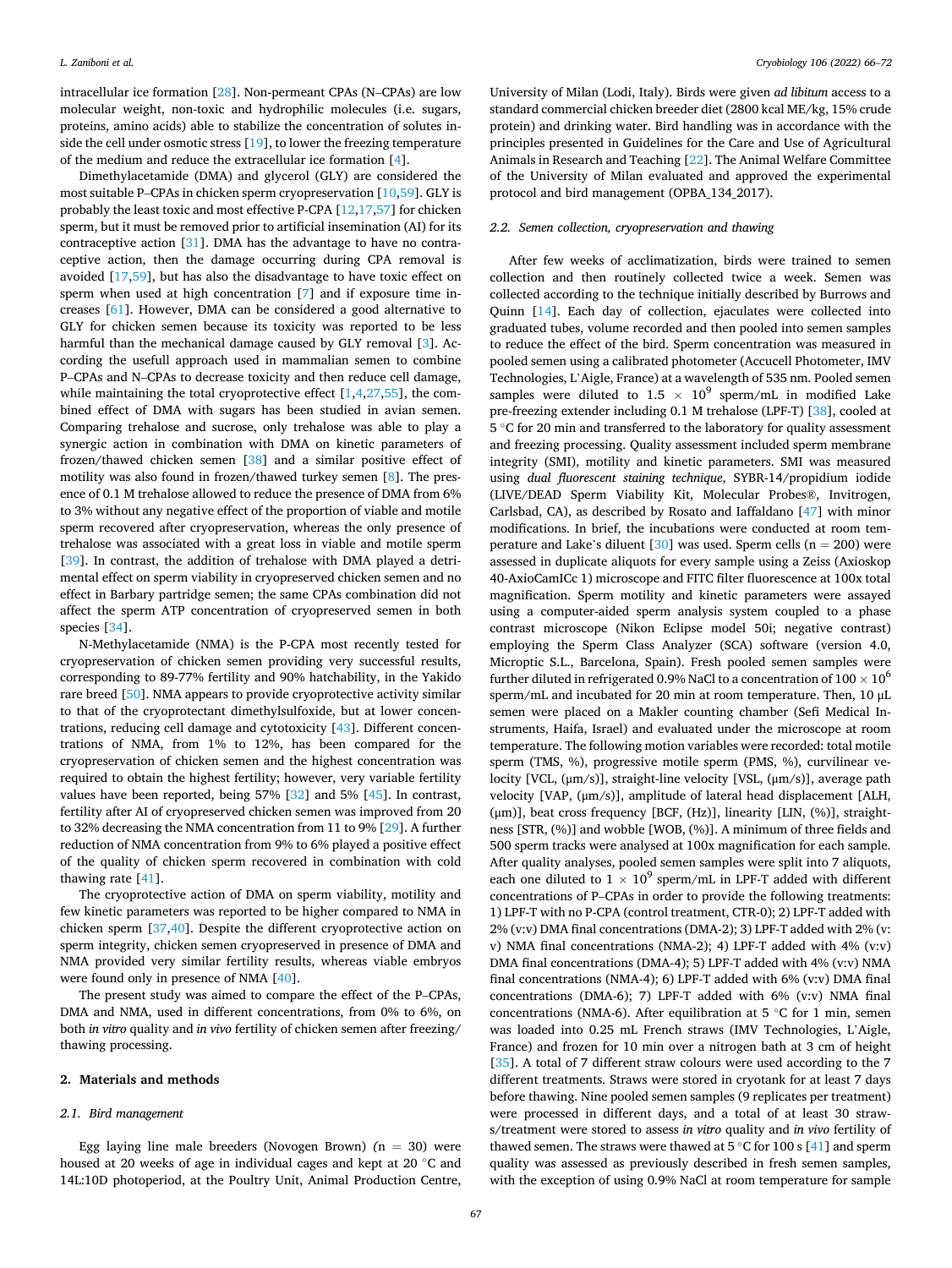dilution before SCA analysis.

## *2.3. Fertility trails*

A total of 138 hens (Tetra-SL egg laying strain) were housed in modified cages at 19 weeks of age at the Poultry Unit and reared according to standard management guidelines for egg laying hens. Hens received a 15L:9D photoperiod (light on 2:30 a.m.) and all inseminations were performed between 2:30 and 4:30 p.m. using the method of Burrows and Quinn [\[15](#page-6-0)]. The hens were randomly divided into seven groups ( $n = 19$ ), each corresponding to a treatment. The concentration dose was  $250 \times 10^6$  sperm/hen, corresponding to 1 straw. Eggs were collected daily, from the 2nd to the 10th day after AI, and were set every 3 days. Fertility and dead embryos were recognized by candling after 7 days of incubation. All clear eggs were opened to confirm the absence of embryonic development. Fertility (%) was calculated on the total number of egg set, and embryo viability (%) on the total number of fertilized eggs.

## *2.4. Statistical analysis*

Analysis of variance of sperm quality traits recorded in fresh and frozen/thawed semen samples was performed using the MIXED procedure of SAS [\[49](#page-6-0)]. The P-CPA (DMA *vs* NMA), its concentration (0, 2, 4, 6%), time (before *vs* after freezing/thawing), and the relative interactions were considered as fixed effects and the pooled semen samples as random effect. The Student's *t*-test was used to compare LSMeans. The recovery rates (%) of SMI, TMS, and PMS after cryopreservation were calculated as follows: [(mean on thawed semen × 100)/mean on fresh semen]. Analysis of variance on the recovery variables was performed using the GLM procedure of SAS [[49\]](#page-6-0), and the P-CPA (DMA *vs* NMA), the P-CPA concentration (0, 2, 4, 6%), and the relative interaction were the sources of variation included in the model. The Student's *t*-test was used to compare LSMeans. Chi-Square test was performed on fertility and embryo viability data using the FREQ procedure of SAS [[49\]](#page-6-0) in order to evaluate the influence of the following categories: the P-CPA (DMA *vs* NMA), the P-CPA concentration (0, 2, 4, 6%), and the relative interaction. All percentage data were normalized with an arcsine transformation before statistical analysis. Data are presented as LSMean  $\pm$  SE.

# **3. Results**

## *3.1. Semen quality*

The mean volume and sperm concentration recorded in fresh ejaculates were  $0.18 \pm 0.02$  mL and  $3.70 \pm 0.44 \times 10^9$  sperm/mL respectively. The results of the analysis of variance on semen quality parameters are shown in Table 1. P-CPA concentration (CONC), time of sampling (TIME) and their interaction significantly affected SMI, TMS, PMT and the kinetic parameter VCL, VSL, VAP, LIN, WOB and BCF. The interaction P-CPA concentration\*time of sampling (CONC\*TIME) significantly affected also the kinetic parameter STR. Only time of sampling significantly affected the kinetic parameter ALH. The type of P-CPA and its interaction with the other sources of variations did not significantly affect *in vitro* sperm quality. The mean values of sperm quality parameters recorded before and after cryopreservation in semen samples processed according to different P–CPAs and different P-CPA concentrations are reported in [Table 2.](#page-3-0) As expected, a general significant decrease in sperm quality occurred after the freezing-thawing process irrespective of the type of P-CPA and no significant differences between DMA and NMA were found [\(Table 2\)](#page-3-0). The cryoprotective action of the P–CPAs was proportional to their concentration and variations were found according to the sperm trait. The progressive increase of the P-CPA concentration from 0 to 6% was associated with a progressive significant improvement in the proportion of SMI, TMS and PMS after freezing/thawing [\(Table 2\)](#page-3-0). VCL, VSL and VAP significantly decreased  $(P < 0.001)$  after the freezing-thawing process, and their values were significantly improved with high P-CPA concentration (6%). WOB mean value was similar in fresh and frozen/thawed semen samples in presence of 6% P-CPA, and significant ( $P < 0.001$ ) lower values were found according the progressive reduction of the P-CPA concentration from 4 to 0%. BCF mean value was also similar between fresh and frozen/thawed semen samples if the P-CPA concentration ranged from 2 to 6%, whereas a significant (*P <* 0.001) lower value was found in the absence of P-CPA (0% P-CPA). STR mean value measured in fresh semen was similar to the mean value found in semen samples frozen/thawed in presence of 4 and 6% P-CPA, whereas it significantly decreased in semen samples with no P-CPA [\(Table 2](#page-3-0)). Compared to fresh semen, LIN mean value was significantly decreased in 0 and 2% P-CPA (*P <* 0.001), similar in 4% P-CPA and significantly improved in 6% P-CPA (*P <* 0.001) treatment. The presence of 0.1 M trehalose alone (0% P-CPA) was not adequate to preserve semen quality and the presence of the P–CPAs was essential to prevent very severe sperm cryodamages.

Results of analysis of variance showed a significant effect (*P <* 0.001) of P-CPA concentration in the recovery rates of SMI, TMS and PMS ([Table 3](#page-3-0)), and of the interaction P-CPA\*P-CPA concentration in the recovery of PMS (*P <* 0.05) [\(Table 4](#page-3-0)). The mean proportions of SMI, TMS and PMS recovered in semen samples after freezing/thawing in presence of different P-CPA concentrations are reported in [Table 3](#page-3-0). In the absence of P-CPA, the proportion of SMI, TMS and PMS recovered after cryopreservation showed the lowest value, and a significant progressive increase was found according to the progressive increase of the P-CPA concentration from 2 to 6% ([Table 3\)](#page-3-0). The recovery of PMS showed a different trend increasing the P-CPA concentration according to the type of P-CPA [\(Table 4](#page-3-0)). In presence of DMA, the lowest recovery value of

**Table 1** 

Results of Analysis of Variance: P values of the source of variation permeant cryoprotectant (P-CPA), P-CPA concentration (CONC), time of sampling (TIME) and the relative interactions included in the statistical General Linear Model to study their effect on semen variables.

| Semen variables <sup>a</sup> | P-CPA | CONC       | <b>TIME</b> | P-CPA*CONC | P-CPA*TIME | CONC*TIME | P-CPA*CONC*TIME |
|------------------------------|-------|------------|-------------|------------|------------|-----------|-----------------|
| <b>SMI</b>                   | ns    | < 0.001    | < 0.001     | ns         | ns         | < 0.001   | ns              |
| <b>TMS</b>                   | ns    | < 0.001    | < 0.001     | ns         | ns         | < 0.001   | ns              |
| <b>PMS</b>                   | ns    | < 0.001    | < 0.001     | ns         | ns         | < 0.001   | ns              |
| <b>VCL</b>                   | ns    | < 0.001    | < 0.001     | ns         | ns         | < 0.001   | ns              |
| VSL                          | ns    | < 0.001    | < 0.001     | ns         | ns         | < 0.001   | ns              |
| <b>VAP</b>                   | ns    | < 0.001    | < 0.001     | ns         | ns         | < 0.001   | ns              |
| LIN                          | ns    | < 0.001    | < 0.001     | ns         | ns         | < 0.001   | ns              |
| <b>STR</b>                   | ns    | < 0.001    | ns          | ns         | ns         | < 0.001   | ns              |
| <b>WOB</b>                   | ns    | < 0.001    | < 0.001     | ns         | ns         | < 0.001   | ns              |
| <b>ALH</b>                   | ns    | <b>Ns</b>  | < 0.001     | ns         | ns         | ns.       | ns              |
| <b>BCF</b>                   | ns    | ${<}0.001$ | < 0.001     | ns         | ns         | < 0.001   | ns              |

SMI, sperm membrane integrity; TMS, total motile sperm; PMS, progressive motile sperm; VCL, curvilinear velocity; VSL, straight-line velocity; VAP, average path velocity; LIN (VSL/VCL x 100), linearity; STR (VSL/VAP x 100), straightness; WOB (VAP/VCL x 100), wobble; ALH, amplitude of lateral head displacement; BCF, beat cross frequency.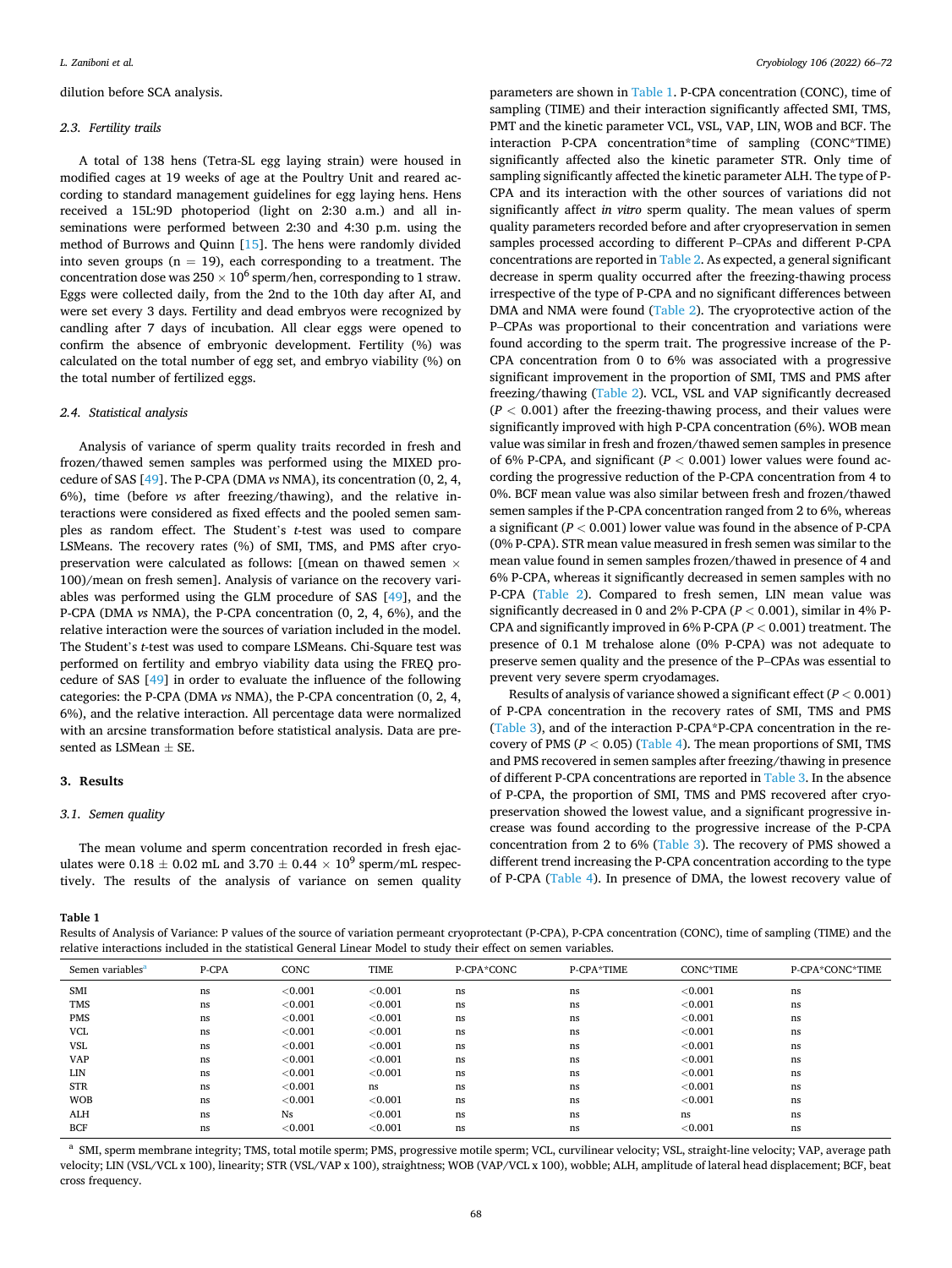#### <span id="page-3-0"></span>**Table 2**

Sperm quality variables (LSMeans  $\pm$  S.E.) recorded in fresh and frozen/thawed chicken semen in presence of different concentrations of the permeant cryoprotectant dimethylacetamide (DMA) and N-methylacetamide (NMA).

| Sperm variables <sup>a</sup> | Frozen/thawed semen |                |            |      |                                  |                   |                     |                   |     |  |
|------------------------------|---------------------|----------------|------------|------|----------------------------------|-------------------|---------------------|-------------------|-----|--|
|                              | Fresh semen         | Cryoprotectant |            |      | Cryoprotectant concentration (%) |                   |                     |                   |     |  |
|                              |                     | <b>DMA</b>     | <b>NMA</b> | S.E. | $\mathbf{0}$                     | $\overline{2}$    | $\overline{4}$      | 6                 |     |  |
| SMI(%)                       | $88.9^{A}$          | 28.4           | 32.5       | 2.2  | 12.3 <sup>E</sup>                | $22.3^D$          | 28.7 <sup>C</sup>   | $39.4^{B}$        | 1.9 |  |
| TMS $(\% )$                  | $89.1^{\text{A}}$   | 36.3           | 43.2       | 3.0  | $18.1$ <sup>E</sup>              | $29.8^D$          | 38.0 $C$            | 52.9 <sup>B</sup> | 3.1 |  |
| PMS (%)                      | $26.2^A$            | 6.7            | 7.8        | 0.9  | 0.9 <sup>E</sup>                 | $3.8^D$           | $7.1$ <sup>C</sup>  | 11.2 <sup>B</sup> | 1.2 |  |
| $VCL$ ( $\mu$ m/s)           | $76.2^A$            | 41.9           | 45.1       | 1.3  | $33.1$ <sup>E</sup>              | $39.2^D$          | 44.1 $c$            | 48.8 $B$          | 3.2 |  |
| $VSL$ ( $\mu$ m/s)           | 30.6 <sup>A</sup>   | 16.9           | 18.6       | 1.0  | 8.7 <sup>E</sup>                 | 13.9 <sup>D</sup> | $18.2$ <sup>C</sup> | 21.6 <sup>B</sup> | 1.6 |  |
| VAP $(\mu m/s)$              | $48.5^{A}$          | 25.2           | 27.5       | 1.2  | 16.0 <sup>E</sup>                | $22.1^D$          | 26.8 <sup>C</sup>   | 31.2 <sup>B</sup> | 2.3 |  |
| LIN(%)                       | 40.4 <sup>B</sup>   | 38.8           | 40.7       | 1.3  | 26.4 <sup>D</sup>                | 34.7 <sup>C</sup> | $40.8^{A,B}$        | 43.9 <sup>A</sup> | 1.3 |  |
| STR (%)                      | $63.4^{B}$          | 64.9           | 66.9       | 1.3  | 54.6 $C$                         | 61.3 <sup>B</sup> | $67.6^{\rm A}$      | $68.7^{A}$        | 1.3 |  |
| <b>WOB</b> (%)               | $63.5^{A}$          | 59             | 60.6       | 1.0  | $48.2^{\rm D}$                   | 55.9 <sup>C</sup> | 60.2 <sup>B</sup>   | 63.6 <sup>A</sup> | 1.0 |  |
| $ALH$ ( $\mu$ m)             | 3.8                 | 3.2            | 3.4        | 0.1  | 3.1                              | 3.8               | 3.4                 | 3.4               | 0.2 |  |
| BCF (Hz)                     | 6.9 <sup>A</sup>    | 6.3            | 6.8        | 0.2  | 4.9 <sup>B</sup>                 | 5.9 <sup>A</sup>  | 6.5 <sup>A</sup>    | 6.9 <sup>A</sup>  | 0.3 |  |

<sup>A,B,C,D,E</sup> Values within a row with different superscripts show a significant difference  $P < 0.001$  between treatments within the interaction P-CPA CONC\*TIME.<br><sup>a</sup> SMI, membrane integrity sperm; TMS, total motile sperm; P velocity; LIN (VSL/VCL x 100), linearity; STR (VSL/VAP x 100), straightness; WOB (VAP/VCL x 100), wobble; ALH, amplitude of lateral head displacement; BCF, beat cross frequency.

## **Table 3**

Recovery rates of sperm quality variables (LSMeans  $\pm$  S.E.) after freezing/ thawing of chicken semen in presence of different permeant cryoprotectant concentrations.

| Sperm variables <sup>a</sup>      | Recovery rates (%)                    |                                                        | S.E.                                                        |                                                      |                   |
|-----------------------------------|---------------------------------------|--------------------------------------------------------|-------------------------------------------------------------|------------------------------------------------------|-------------------|
|                                   | Cryoprotectant concentration (%)      |                                                        |                                                             |                                                      |                   |
|                                   | $\Omega$                              |                                                        |                                                             | 6                                                    |                   |
| SMI (%)<br>TMS $(\% )$<br>PMS (%) | $13.9^D$<br>$20.3^D$<br>$3.7^{\rm D}$ | 24.9 <sup>C</sup><br>33.4 $\degree$<br>14.2 $^{\circ}$ | 31.9 <sup>B</sup><br>41.9 <sup>B</sup><br>$26.5^{\text{B}}$ | 43.9 <sup>A</sup><br>$58.7^{A}$<br>44.6 <sup>A</sup> | 2.2<br>2.9<br>3.1 |

 $\rm ^{A,B,C,D}$  Means within a row with different superscript are significantly different with *P* < 0.001.<br><sup>a</sup> SMI, sperm membrane integrity; TMS, total motile sperm; PMS, progressive

motile sperm.

PMS was found in CTR-0 samples, significant higher values (*P <* 0.05) were found in DMA-2 and DMA-4 samples and further significant higher value ( $P < 0.05$ ) was found in DMA-6 samples (Table 4). In presence of NMA, the recovery of PMS was significantly improved  $(P < 0.05)$  in NMA-2 compared to CTR-0 semen samples, and a further significant improvement  $(P < 0.05)$  was found in NMA-4 and NMA-6 semen samples, showing very similar proportions (Table 4).

# *3.2. Fertility and embryo viability*

A total of 1298 eggs were collected and set; only 73 eggs were fertile, corresponding to 5.62%. The proportion of live embryos after 5 days of incubation was 40% on total fertile eggs, and embryo mortality (60%) always occurred within the first 48 h of incubation (Table 5). Fertility data were significantly affected by the following categories: P-CPA (Chisquare test with *P <* 0.001), P-CPA concentration (Chi-square test with

## **Table 4**

Recovery rates of sperm quality variables (LSMeans  $\pm$  S.E.) after freezing/thawing of chicken semen cryopreserved with different concentrations of the permeant cryoprotectant dimethylacetamide (DMA) and N-methylacetamide (NMA).

| Sperm variables <sup>a</sup>     | Recovery rates (%)               |                                   |                                   |                                   |                            |                          |                                   |                   |  |  |
|----------------------------------|----------------------------------|-----------------------------------|-----------------------------------|-----------------------------------|----------------------------|--------------------------|-----------------------------------|-------------------|--|--|
|                                  | Treatments <sup>p</sup>          |                                   |                                   |                                   |                            |                          |                                   |                   |  |  |
|                                  | CTR-0                            | $DMA-2$                           | DMA-4                             | DMA-6                             | $NMA-2$                    | NMA-4                    | NMA-6                             |                   |  |  |
| SMI (%)<br>TMS $(\%)$<br>PMS (%) | 13.9<br>20.3<br>3.7 <sup>c</sup> | 22.1<br>29.4<br>11.9 <sup>b</sup> | 26.5<br>33.1<br>17.9 <sup>5</sup> | 45.5<br>59.7<br>50.5 <sup>a</sup> | 27.7<br>37.4<br>$16.4^{b}$ | 37.2<br>50.6<br>$35.2^a$ | 42.5<br>57.7<br>38.7 <sup>a</sup> | 3.2<br>4.1<br>4.3 |  |  |

<sup>a,b,c</sup> Means within a row with different superscript are significantly different with  $P < 0.05$ .<br><sup>a</sup> SMI, sperm membrane integrity; TMS, total motile sperm; PMS, progressive motile sperm.<br><sup>b</sup> CTR-0: 0% cryoprotectant; DM

## **Table 5**

Fertility and embryo viability after artificial insemination of frozen/thawed chicken semen cryopreserved with different concentrations of the permeant cryoprotectant dimethylacetamide (DMA) and N-methylacetamide (NMA).

|                                                                                                                                             | Treatments <sup>a</sup> |                          |                                   |                                               |                                           |                                     |                                     | Overall                                     |
|---------------------------------------------------------------------------------------------------------------------------------------------|-------------------------|--------------------------|-----------------------------------|-----------------------------------------------|-------------------------------------------|-------------------------------------|-------------------------------------|---------------------------------------------|
|                                                                                                                                             | CTR-0                   | DMA-2                    | DMA-4                             | DMA-6                                         | $NMA-2$                                   | NMA-4                               | NMA-6                               | value                                       |
| Fertility <sup>D</sup> $(\% )$<br>Fertile eggs/egg set $(n/n)$<br>Embryo viability <sup>c</sup> $(\%)$<br>Live embryos/fertile eggs $(n/n)$ | (0/193)<br>(0/0)        | 5.03<br>(9/179)<br>(0/9) | 3.11<br>(6/193)<br>16.67<br>(1/6) | $9.44^{\circ}$<br>(17/180)<br>47.06<br>(8/17) | $9.14^{a}$<br>(17/186)<br>41.18<br>(7/17) | 7.33<br>(14/191)<br>50.00<br>(7/14) | 5.68<br>(10/176)<br>60.00<br>(6/10) | $5.62^{b}$<br>(73/1298)<br>39.73<br>(29/73) |

<sup>a,b</sup> Different superscripts within a row indicate a significant difference between the treatment and the mean value ( $P < 0.05$ ).<br><sup>a</sup> CTR-0: 0% cryoprotectant; DMA-2: 2% DMA; DMA-4: 4% DMA; DMA-6: 6% DMA; NMA-2: 2% NMA; N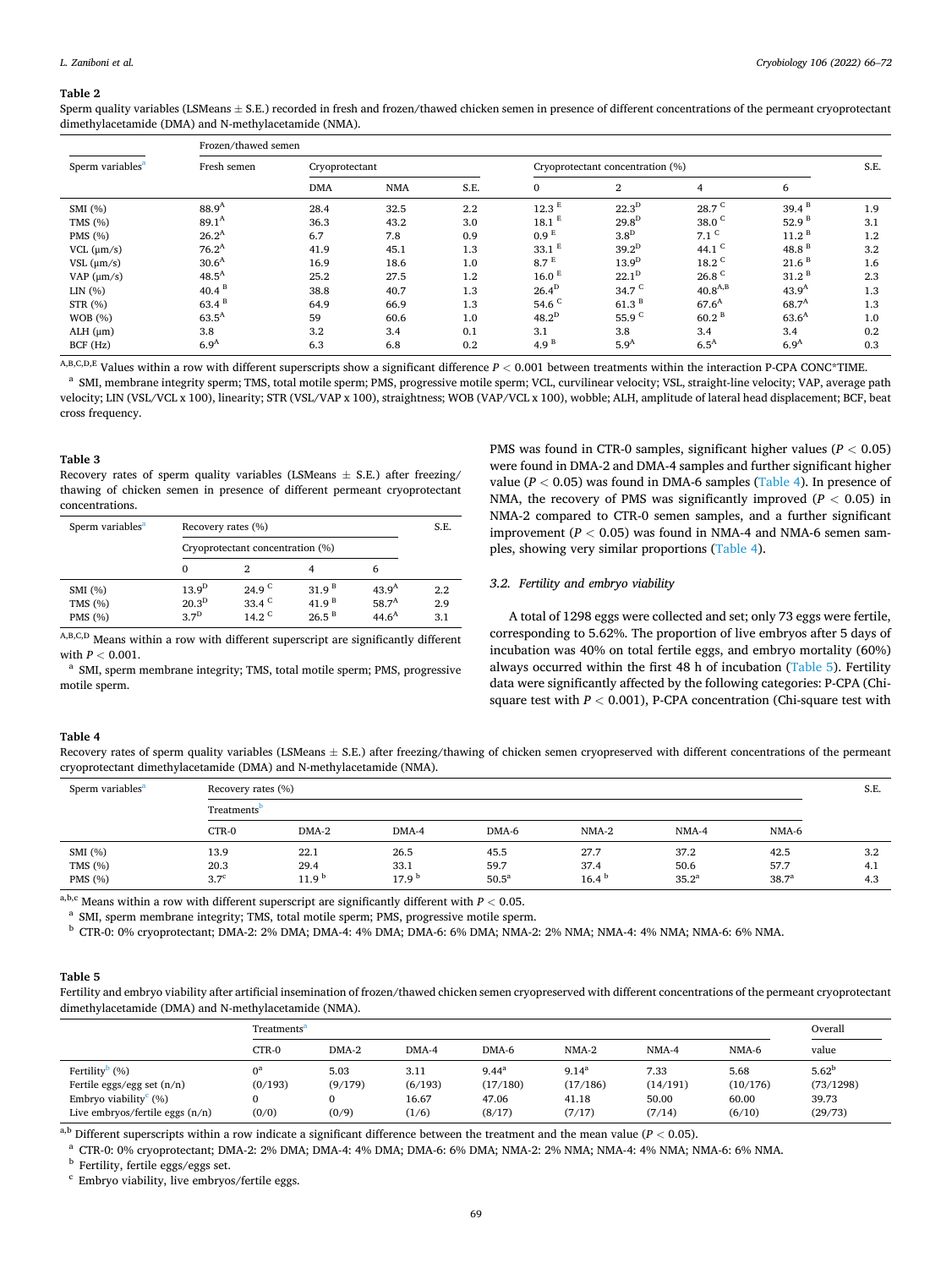*P <* 0.01) and P-CPA\*P-CPA concentration (Chi-square test with *P <* 0.05). On the contrary, the three categories did not significantly affect the live embryo data. The total fertility and embryo viability recorded from day 2 to day 10 after a single AI with 250  $\times$  10<sup>6</sup> sperm frozen/ thawed with DMA and NMA, irrespective of their concentration, were 5.80 and 28.13%, and 7.41 and 48.78% respectively. The distribution of fertile eggs and live embryos according to the P-CPA\*P-CPA concentration interaction is reported in [Table 5.](#page-3-0) The presence of DMA was able to provide sperm fertilization in all treatments. In particular, the highest fertility rate was found in the DMA-6 treatment and significant lower similar values were found in DMA-2 and DMA-4 treatments. However, live embryos were found only if DMA concentration was 4 and 6% and no live embryos were found in the DMA-2 treatment [\(Table 5\)](#page-3-0). On the contrary, the presence of NMA was able to provide fertilization and also embryo development at all treatments, and the highest fertility value was recorded with the lowest (2%) NMA concentration ([Table 5\)](#page-3-0). In consideration of the opposite effect of the CPA concentration on fertility and embryo viability in DMA and NMA semen, the Chi-Square test was performed to assess the CPA-concentration effect also on separate datasets. In DMA dataset, the positive relation between DMA concentration and fertility ( $P < 0.05$ ) and embryo viability ( $P < 0.05$ ) was confirmed, and the values recorded in DMA 6% treatment were significantly higher compared with the overall values. In contrast in NMA dataset, the CPA concentration did not significantly affected the distribution of fertile eggs and viable embryos. DMA-6 and NMA-2 treatments showed the best fertility values, and the proportions recorded daily after AI are shown in Fig. 1. In DMA-6 treatment, the highest fertility value was 26% recorded on day 6 after AI, and fertile eggs were recorded up to day 10. In NMA-2 treatment, the highest fertility value was 35% recorded on day 3 after AI, and fertile eggs were recorded up to day 7.

## **4. Discussion**

The use of a P-CPA is an essential requirement to reduce the damage caused by intracellular ice and moderate the phase transition caused by temperature changes during sperm cryopreservation. Nevertheless, P–CPAs have also toxic and osmotic damaging effects interacting with intracellular metabolism [\[12](#page-5-0)]. Identifying the lowest concentration of the P-CPA providing cryoprotective action is a very important step for an effective freezing protocol. In the present study, a range of concentration (0, 2, 4, 6%) of the P–CPAs, DMA and NMA, was tested in order to reduce the risk of P-CPA toxicity and improve the sperm fertilizing ability of cryopreserved chicken semen and then improve also embryo development. The P–CPAs have been used combined with the N-CPA trehalose, therefore the effect of trehalose alone was also tested in the treatment 0% P–CPAs (CTR-0). The current study is part of a research programme carried out in our laboratory with the aim to establish a suitable freezing protocol for the creation of the Italian sperm cryobank for conservation of avian genetic resources. In previous studies, the combination of 6%



**Fig. 1.** Fertility recorded daily after a single artificial insemination with chicken semen frozen/thawed in the presence of 6% dimethylacetamide (DMA-6) and 2% N-methylacetamide (NMA-2).

DMA with 0.1 M trehalose, showed a positive action of the quality of cryopreserved chicken sperm [\[38](#page-6-0)], whereas the use of trehalose alone did not adequately preserved sperm quality after freezing/thawing [\[39](#page-6-0)]. DMA showed a better cryprotective action compared to NMA according to the *in vitro* assessment of sperm quality parameters, but this result did not translate into a concomitant benefit in *in vivo* fertility of frozen/thawed semen [\[40](#page-6-0)]. Furthermore, 6% and 9% P-CPA concentrations were compared in the same study and discordant effects were found according to the traits recorded in thawed semen, being positive on sperm viability and negative on sperm kinetic parameters. A further study confirmed a better cryoprotective effect of low NMA concentration, 6% *vs* 9%, on chicken sperm quality [\[41](#page-6-0)]. In the present study, the average values of SMI, TMS and PMS recorded in semen frozen/thawed with DMA were 28.4, 36.3 and 6.7% and with NMA were 32.5, 43.2 and 7.8% respectively. Regarding DMA, lower viability and motility values were reported in chicken semen cryopreserved with similar P-CPA concentration in Spanish [\[48\]](#page-6-0) and Mediterranean [[2](#page-5-0)] breeds. Regarding NMA, lower motility, but higher progressive motility and kinetic values were shown in semen frozen/thawed with 6.5% NMA in White Leghorn lines [\[21](#page-6-0)]. The discrepancy in semen quality parameters after cryopreservation reported in the different studies can be related to many factors, such as different extenders, freezing/thawing rates, genetic types and quality of fresh semen. In the present study, the type of P-CPA itself did not significantly affect *in vitro* sperm quality parameters and a clear concentration dependent effect of the CPAs on the *in vitro* quality of frozen/thawed chicken semen was found. The progressive increase of the P-CPA concentration from 2% to 6% was associated with a progressive increase of its protective action and a concomitant increase in SMI, TMS, PMS, VCL, VSL and VAP values was found. Some Authors shown very high progressive motility values in chicken semen with higher NMA and DMA concentrations ranging from 9% to 12% [\[44,45](#page-6-0), [53\]](#page-6-0). Miranda et al. [\[37](#page-6-0)] also reported no difference between the cryoprotective effect of four different P–CPAs (DMA, NMA, dimethylformamide and ethylene glycol) on chicken semen quality, except for VSL. One of the most important semen quality parameter is the sperm movement dependent on the cell functional and structural integrity, and motility was recognized to predict the fertilizing semen capacity [[11,](#page-5-0)[21,24](#page-6-0)]. Kinetic parameters provide important information of the movement quality and allowed the differentiation of sperm into different subpopulations based on their speed and movement type [[36\]](#page-6-0). VAP was mostly studied in mammalian species and was related to high sperm fertility [\[51,58](#page-6-0)]. VCL was found to be greatly higher in human sperm able to perform the *in vitro* penetration assay [[23\]](#page-6-0). VSL was reported to be the most accurate estimate of sperm cell velocity [\[25](#page-6-0)] and it must be *>* 30 μm/s to allow sperm to penetrate an Accudenz solution [\[26](#page-6-0)]. Variation in sperm mobility was reported within a New Hampshire rooster population, and high *vs* average speed phenotypes were identified according to LIN and STR sperm values; a relationship between sperm motility and male fertility was also reported [\[24\]](#page-6-0). In the present study, VSL value in fresh semen was 30.6 μm/s, suggesting a positive sperm penetration ability according to Froman [\[26](#page-6-0)], and in frozen/thawed semen, even in the presence of 6% P-CPA, it significantly decreased under the threshold value. In contrast, the freezing protocols including 4% and 6% P-CPA preserved or even improved LIN and STR of sperm after thawing. WOB, indicative of progressiveness, and BCF, describing the vigour of spermatozoa, also did not change from fresh to cryopreserved semen in presence of 6% P-CPA. The results of recovery values confirmed the positive effect of P-CPA concentration. The proportion of SMI, TMS and PMS recovered after freezing/thawing progressively improved with the progressive increase of the concentration in both P–CPAs. Only the recovery of PMS showed a different trend in DMA and NMA samples according to their concentration. DMA exerted the highest protective action only if used at 6% concentration that allowed to recover 50% of PMS after freezing/thawing. NMA showed the highest protective action already at 4%, allowing the recovery of 35% PMS, and no changes were found with the further increase to 6%.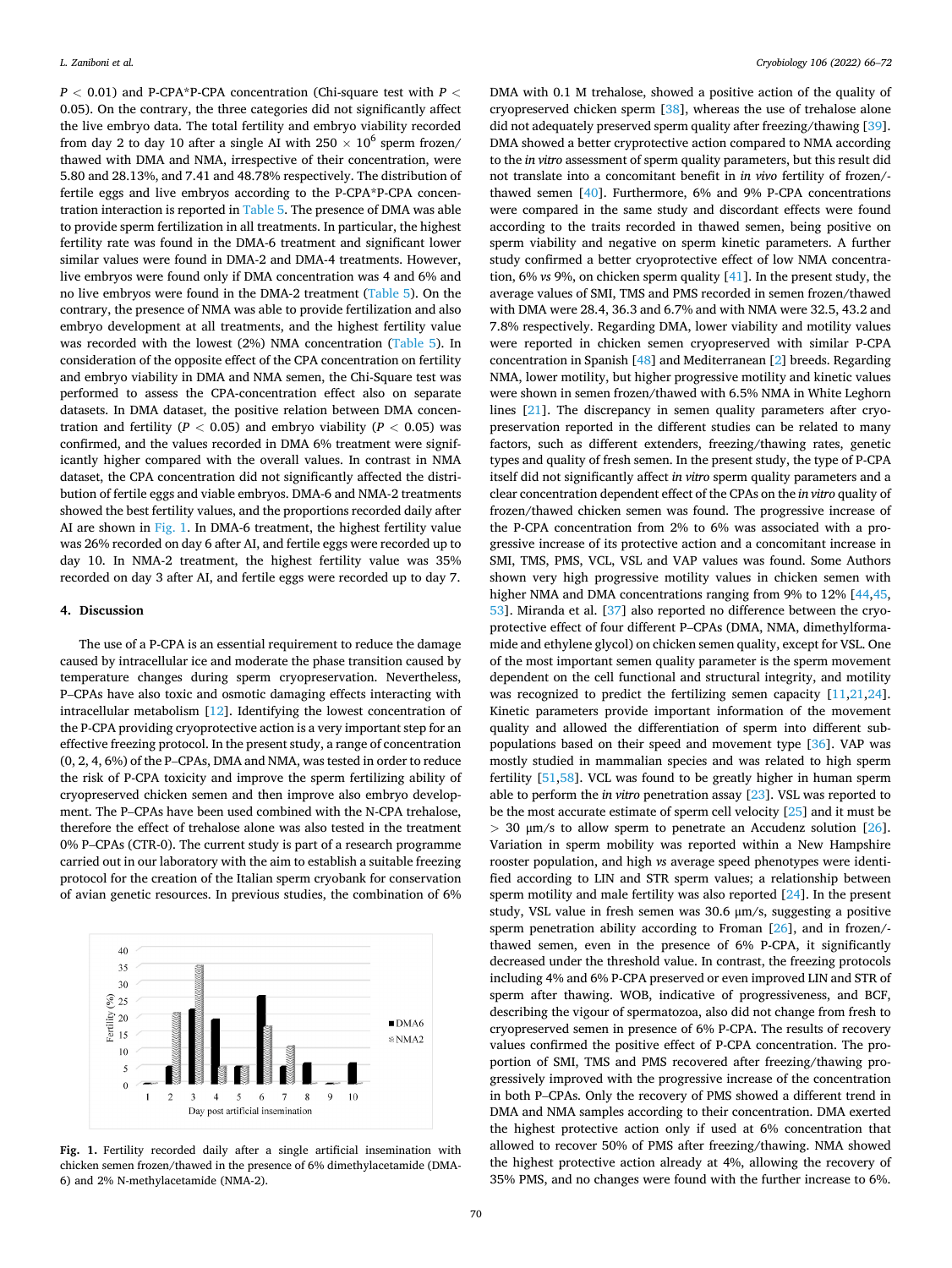<span id="page-5-0"></span>The present results of recovery rates confirm similar recovery values obtained in chicken semen frozen/thawed according to the same protocol using 6% NMA [[41\]](#page-6-0). Only the motile sperm comes up into the hen's vagina and enters the sperm storage tubules [5] and the presence of any spermatozoa with progressive motility is the most important sign of normal cervical function in human [[60\]](#page-6-0).

A CPA is considered adequate only if sufficiently protects the spermatozoa from cryodamage during the freeze-thaw process, and if produces appropriate fertility values after AI [\[46](#page-6-0),[52\]](#page-6-0). In the present study, the results of sperm quality traits assessed *in vitro* were confirmed by fertility results assessed *in vivo* in DMA treatments, while an opposite trend was found in NMA treatments. In fact, semen samples cryopreserved in presence of 6% DMA benefited of the highest protection against cryodamages, according to post-thaw sperm quality, and provided the highest fertility associated also to the highest embryonic viability after AI. The progressive reduction of DMA concentration was associated with a concomitant progressive impairment in sperm quality, fertility and embryo viability, suggesting a clear positive dose dependent cryoprotective action of DMA within the concentration range 0–6%. In contrast, semen samples cryopreserved in presence of NMA provided the highest fertility value after AI, associated with 41% live embryos, if NMA was included at 2%. Higher NMA concentrations, corresponding to 4 and 6%, were not responsible for a further improvement in fertility and embryo viability, even if associated with the progressive improvement in sperm membrane integrity and mobility traits. Moreover, embryo viability recorded after AI of semen cryopreserved with NMA was not affected by its concentration and ranged from 41 to 60%. NMA appears to better preserve embryonic viability than DMA, showing viable embryos in each treatment unlike DMA that showed no live embryos at 2% concentration. The present results confirm a previous study that showed NMA more efficient compared to DMA in preserving embryo viability [[40\]](#page-6-0). In that study, a low proportion of viable embryos (8.86%) was found only in chicken semen cryopreserved in presence of 6–9% NMA and no one in presence of 6–9% DMA. According to Osuga et al. [\[43](#page-6-0)], the presence of NMA reduces cell death caused by cryopreservation processing, decreases cytotoxicity and plays an appropriate cryopreservation action. Sperm parameters recorded *in vitro* overestimate the fertilizing ability of frozen-stored sperm and are often insufficient to measure more subtle damage [[20\]](#page-6-0). In the present study, fertility recorded in NMA treatments ranged from 6 to 9% and lower fertility values were reported with chicken semen cryopreserved in presence of 6% [\[44](#page-6-0)] and 12% [[53\]](#page-6-0) NMA. In contrast, higher fertility (57–88%) and hatchability (90–94%) were reported using 12% NMA [[32\]](#page-6-0) and 9% NMA [\[50](#page-6-0)] for cryopreservation of semen in Korean chicken breeds. These differences may be related to the large differences reported in semen freezability between breeds [10,[33\]](#page-6-0). In our study, fertility recorded in DMA treatments ranged from 3 to 9% and discordant results have been previously reported. In order to maximize fertility, multiple inseminations of chicken semen cryopreserved with 6% DMA provided higher fertility values, corresponding to 35% [\[56](#page-6-0)] and to the range 24–41% [\[48](#page-6-0)]. On the contrary, Murugesan and Mahapatra [[42\]](#page-6-0) reported no fertility after three AI of semen cryopreserved in presence of 6% DMA in the Gaghus chicken breed. Only a single insemination was performed in the present study with  $250 \times 10^6$  sperm, recognized to be the lowest concentration dose able to provide the highest fertility rate [[16\]](#page-6-0), to study the fertile period and recreate the condition that occurs in conservation programs which often have limited availability of cryopreserved samples. Furthermore, Blesbois et al. [10] and Blackburn et al. [6] showed that reconstitution of a nucleus flock does not require high fertility because it aims only to reproduce the individual who donated the semen [[54\]](#page-6-0).

In conclusion, both P–CPAs, NMA and DMA, were efficient cryoprotectant allowing to recover 44% sperm with intact membrane, 59% motile sperm and 45% progressive motile sperm after cryopreservation. The cryoprotective action on sperm integrity of both P-CPA was dose dependent and progressively increased if the P-CPA concentration also progressively increased from 2 to 6%. As regards DMA, the *in vitro* 

results of sperm quality were confirmed by the *in vivo* results of fertility and embryo viability. As regards NMA, the best in *vivo* fertility was obtained using semen added with 2% and the further increase in its concentration had a negative effect on fertility and no effect on embryo viability, which ranged from 41% to 60%. In order to use the lowest P-CPA concentration that allows to obtain fertile chicken eggs, we recommend the use of 2% NMA. The low fertility results and the discrepancy between the action of NMA on sperm integrity measured *in vitro* and sperm fertilizing ability and embryo viability measured *in vivo*  requires further studies. Deeper investigation of the cellular and molecular changes occurring during sperm cryopreservation are required to identify predictive *in vitro* tests to assess the success of sperm cryopreservation and improve the fertilizing ability of frozen/thawed chicken semen.

# **Funding**

This study was funded by Ministry of Agricultural, Food and Forestry Policies (PSRN 2014-2020 Sottomisura 10.2 Biodiversità/Comparto avicoli - project n 0011078, with FEASR support).

## **Declaration of competing interest**

The authors have no conflicts of interest to declare.

## **Acknowledgements**

The authors thank Mrs. Maria Grazia Mangiagalli for bird management and semen collections.

## **References**

- [1] E.M. Aboagla, T. Terada, Trehalose-enhanced fluidity of the goat sperm membrane and its protection during freezing, Biol. Reprod. 69 (2003) 1245–1250, [https://doi.](https://doi.org/10.1095/biolreprod.103.017889)  [org/10.1095/biolreprod.103.017889](https://doi.org/10.1095/biolreprod.103.017889).
- [2] F.M.K. Abouelezz, C. Castaño, A. Toledano-Díaz, M.C. Esteso, A. López-Sebastián, J.L. Campo, J. Santiago-Moreno, Effect of the interaction between cryoprotectant concentration and Cryopreservation method on Frozen/Thawed chicken sperm variables, Reprod. Domest. Anim. 50 (2015) 135–141, [https://doi.org/10.1111/](https://doi.org/10.1111/rda.12464)  [rda.12464](https://doi.org/10.1111/rda.12464).
- [3] F.M.K. Abouelezz, M.A.M. Sayed, J. Santiago-Moreno, Fertility disturbances of dimethylacetamide and glycerol in rooster sperm diluents: discrimination among effects produced pre and post freezing-thawing process, Anim. Reprod. Sci. 184 (2017) 228–234, <https://doi.org/10.1016/j.anireprosci.2017.07.021>.
- [4] [E. Aisen, V. Medina, A. Venturino, Cryopreservation and post thawed fertility of](http://refhub.elsevier.com/S0011-2240(22)00041-4/sref4) [ram semen frozen in different trehalose concentrations, Theriogenology 57 \(2002\)](http://refhub.elsevier.com/S0011-2240(22)00041-4/sref4)  1801–[1808.](http://refhub.elsevier.com/S0011-2240(22)00041-4/sref4)
- [5] [M.R. Bakst, Oviducal sperm storage in poultry: a review, Reprod. Fertil. Dev. 5](http://refhub.elsevier.com/S0011-2240(22)00041-4/sref5)  [\(1993\) 595](http://refhub.elsevier.com/S0011-2240(22)00041-4/sref5)–599.
- [6] H.D. Blackburn, F. Silversides, P.H. Purdy, Inseminating fresh or cryopreserved semen for maximum efficiency: implications for gene banks and industry, Poultry Sci. 88 (2009) 2192–2198, [https://doi.org/10.3382/ps.2008-00403.](https://doi.org/10.3382/ps.2008-00403)
- [7] [J.M. Blanco, G. Gee, D.E. Wildt, A.M. Donoghue, Species variation in osmotic](http://refhub.elsevier.com/S0011-2240(22)00041-4/sref7)  [cryoprotectant and cooling rate tolerance in poultry, eagle, and peregrine falcon](http://refhub.elsevier.com/S0011-2240(22)00041-4/sref7)  [spermatozoa, Biol. Reprod. 63 \(2000\) 1164](http://refhub.elsevier.com/S0011-2240(22)00041-4/sref7)–1171.
- [8] J.M. Blanco, J.A. Long, G. Gee, D.E. Wildt, A.M. Donoghue, Comparative cryopreservation of avian spermatozoa: benefits of non-permeating osmoprotectants and ATP on Turkey and crane sperm cryosurvival, Anim. Reprod. Sci. 123 (2011) 242–248, <https://doi.org/10.1016/j.anireprosci.2010.12.005>.
- [9] [E. Blesbois, I. Grasseau, F. Seigneurin, Membrane fluidity and the ability to survive](http://refhub.elsevier.com/S0011-2240(22)00041-4/sref9)  [cryopreservation in domestic bird spermatozoa, Reproduction 129 \(2005\)](http://refhub.elsevier.com/S0011-2240(22)00041-4/sref9) 371–[378.](http://refhub.elsevier.com/S0011-2240(22)00041-4/sref9)
- [10] [E. Blesbois, F. Seigneurin, I. Grasseau, C. Limouzin, J. Besnard, D. Gourichon,](http://refhub.elsevier.com/S0011-2240(22)00041-4/sref10) [G. Coquerelle, P. Rault, M. Tixier-Boichard, Semen cryopreservation for ex situ](http://refhub.elsevier.com/S0011-2240(22)00041-4/sref10)  [management of genetic diversity in chicken: creation of the French avian cryobank,](http://refhub.elsevier.com/S0011-2240(22)00041-4/sref10)  [Poultry Sci. 86 \(2007\) 555](http://refhub.elsevier.com/S0011-2240(22)00041-4/sref10)–564.
- [11] E. Blesbois, I. Grasseau, F. Seigneurin, S. Mignon-Grasteau, M. Saint Jalme, M. M. Mialon-Richard, Predictors of success of semen cryopreservation in chickens, Theriogenology 69 (2008) 252–261, [https://doi.org/10.1016/j.](https://doi.org/10.1016/j.theriogenology.2007.09.019) [theriogenology.2007.09.019](https://doi.org/10.1016/j.theriogenology.2007.09.019).
- [12] E. Blesbois, Freezing avian semen, Avian Biol. Res. 4 (2011) 52–58, [https://doi.](https://doi.org/10.3184/175815511X13069413108523)  [org/10.3184/175815511X13069413108523.](https://doi.org/10.3184/175815511X13069413108523)
- [13] E. Blesbois, Biological features of the avian male gamete and their application to biotechnology of conservation, J. Poultry Sci. 49 (2012) 141–149, [https://doi.org/](https://doi.org/10.2141/jpsa.011120)  [10.2141/jpsa.011120](https://doi.org/10.2141/jpsa.011120). <http://www.jstage.jst.go.jp/browse/jpsa>.